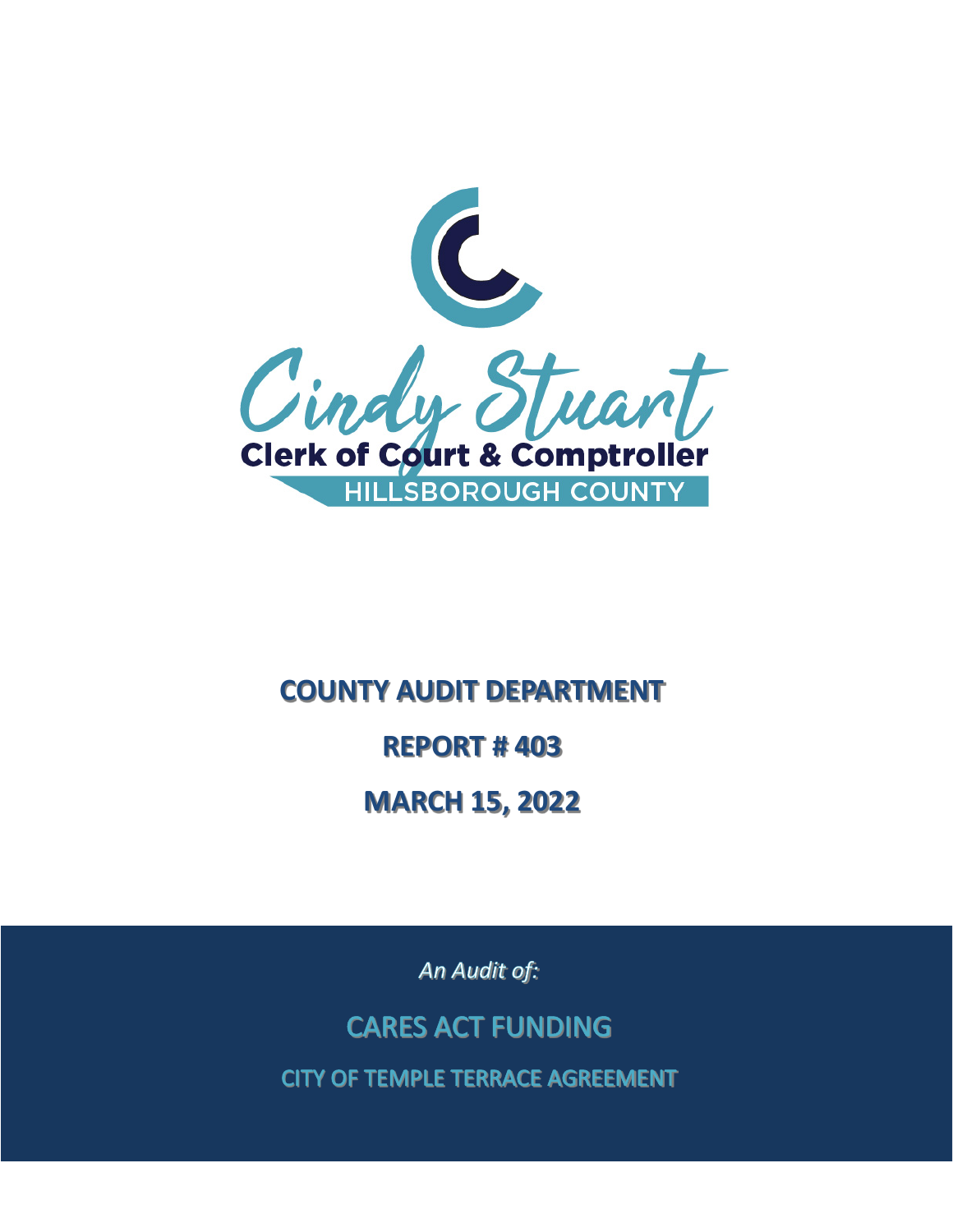

**The Honorable Harry Cohen The Honorable Kimberly Overman, Chair The Honorable Ken Hagan The Honorable Pat Kemp The Honorable Gwen Myers The Honorable Mariella Smith The Honorable Stacy R. White** 

March 15, 2022

Dear Commissioners:

 The Audit Team performed an audit of the CARES Act Agreement with the City of Temple Terrace **(Audit Report # 403, dated March 15, 2022**). As part of the *Coronavirus Relief Fund* pursuant to the *Coronavirus*  revision of allowable programs eligible for CARES Act funding to include assistance to cities as part of the *Aid, Relief, and Economic Security (CARES) Act,* the Board of County Commissioners (BOCC) approved a County's approved Life/Safety Program.

 The purpose of this Report is to furnish management with an independent, objective analysis, and information concerning the activities reviewed. It is not an appraisal or rating of management.

 be construed to mean that unreported noncompliance or irregularities do not exist. The deterrence of fraud and/or employee abuse is the responsibility of management. Audit procedures alone, even when carried out with professional care, do not guarantee that fraud or abuse will be detected. Although the Audit Team exercised due professional care in the performance of this audit, this should not

I appreciate this opportunity to be of service to the Board of County Commissioners. I am happy to address any questions that you may have or furnish additional information if desired.

Sincerely,

*Heidi Pinner*  Together, we will get to YES!

Heidi Pinner, CIA CISA CFE CRMA Chief Audit Executive Clerk of Court & Comptroller

 CC: Bonnie Wise, County Administrator Tom Fesler, Chief Financial Administrator Andy Ross, Mayor, City of Temple Terrace Steve Spina, Interim City Manager, City of Temple Terrace Lyn Boswell, Finance Director, City of Temple Terrace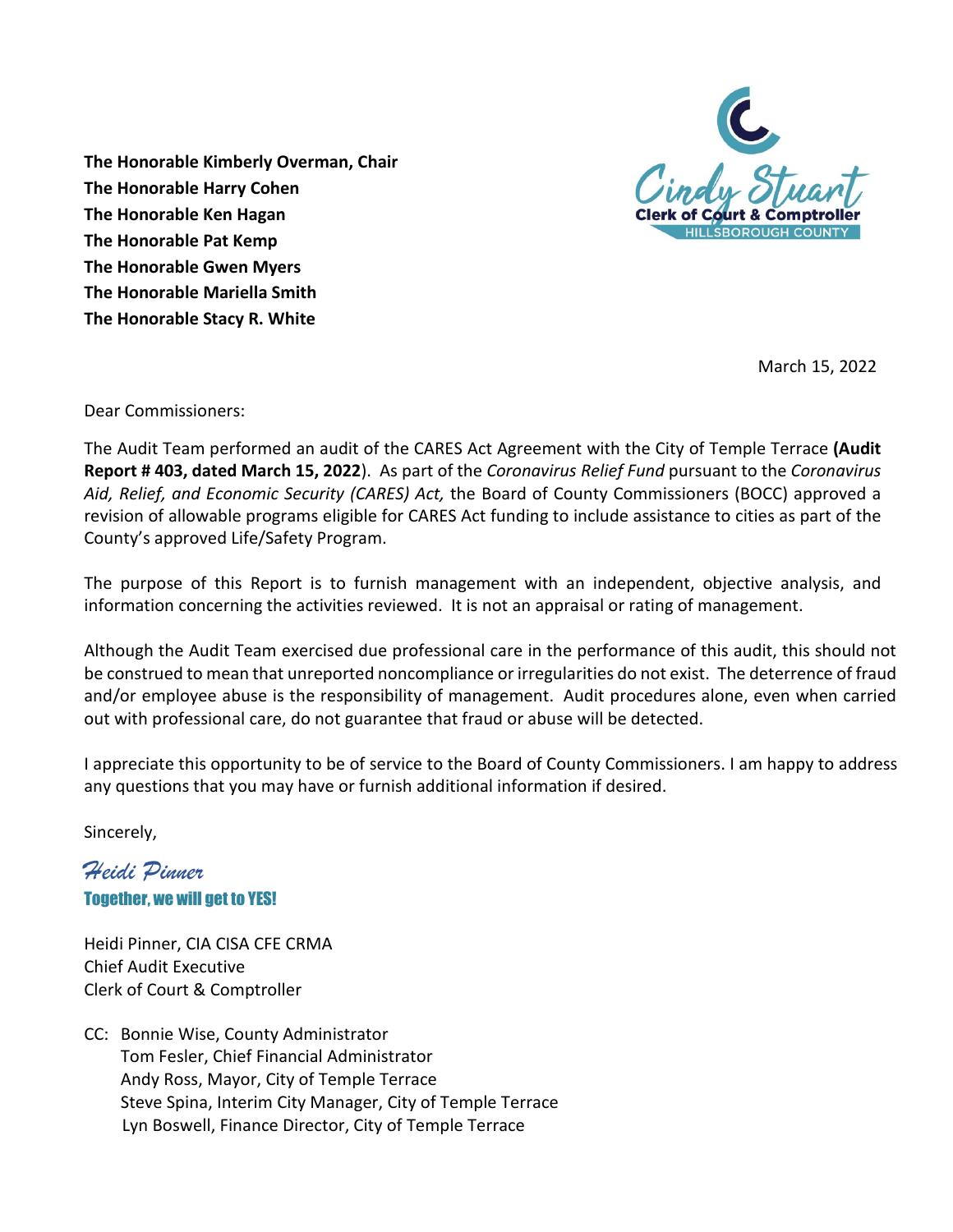# **TABLE OF CONTENTS**

|--|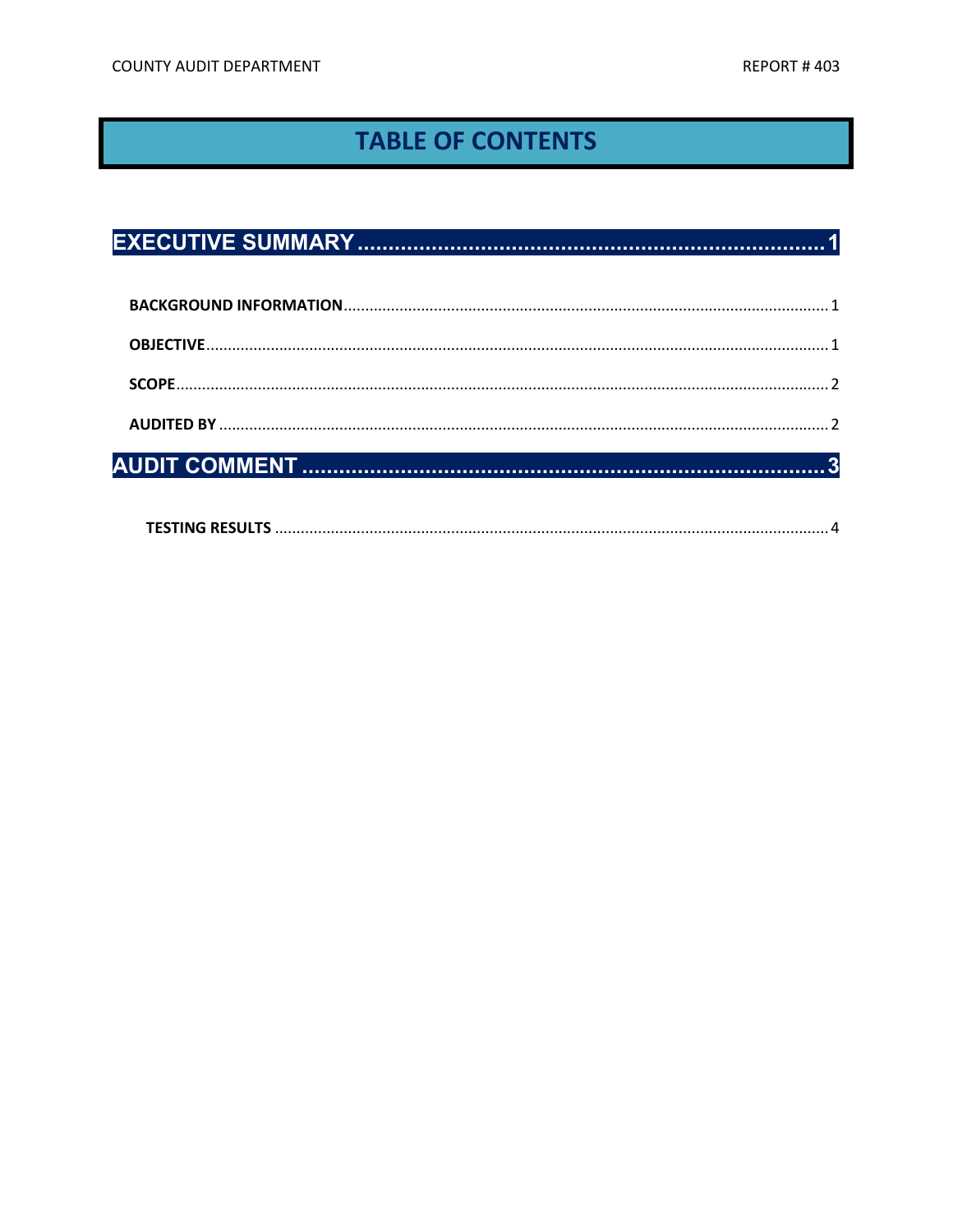## **EXECUTIVE SUMMARY**

#### <span id="page-3-1"></span><span id="page-3-0"></span>**BACKGROUND INFORMATION**

 United States Treasury has since issued multiple phases of guidance on the use of the funds. The CARES Act provides that payments from the Fund may only be used to cover costs that were: On April 22, 2020, Hillsborough County (County) received \$256,847,065 from the *Coronavirus Relief Fund* pursuant to the *Coronavirus Aid, Relief, and Economic Security Act* (CARES). The

- 1. Necessary expenditures incurred due to the public health emergency with respect to the Coronavirus Disease 2019 (COVID-19).
- of enactment of the CARES Act) for the State or jurisdiction. 2. Not accounted for in the budget most recently approved as of March 27, 2020 (the date
- 3. Incurred during the period that begins on March 1, 2020 and ends on December 31, 2021.

 appropriating this \$256,847**,**065 CARES Act funding and establishing maximum funding levels for On May 6, 2020**,** the Board of County Commissioners (BOCC) approved a budget amendment programing purposes.

 On August 5, 2020, the BOCC approved an agenda item that revised allowable programs and programs. Funding for the agreement with the City of Temple Terrace is an appropriate use of funding maximums for CARES Act funding and provided assistance to Cities for enumerated CARES Act funding in the Board approved Life/Safety Program.

On September 2, 2020, the BOCC approved the *CARES Act Funding Agreement between Hillsborough County and the City of Temple Terrace* (Agreement) for \$228,817 (Hillsborough County Document Number 20-0924) which established the City of Temple Terrace (City) as a subrecipient of the County CARES allocation.

 On October 21, 2020, the BOCC approved a modification to the Agreement, increasing the CARES funding to a total of \$2,900,000. (Hillsborough County Document Number 20-1183).

With limited exceptions, the Agreement prohibits the City of Temple Terrace from using funds to duplicate any countywide programs enacted by the County.

#### <span id="page-3-2"></span>**OBJECTIVE**

 The objective of the audit was to determine whether or not CARES funds were expended by the City in accordance with their Agreement and the CARES Act.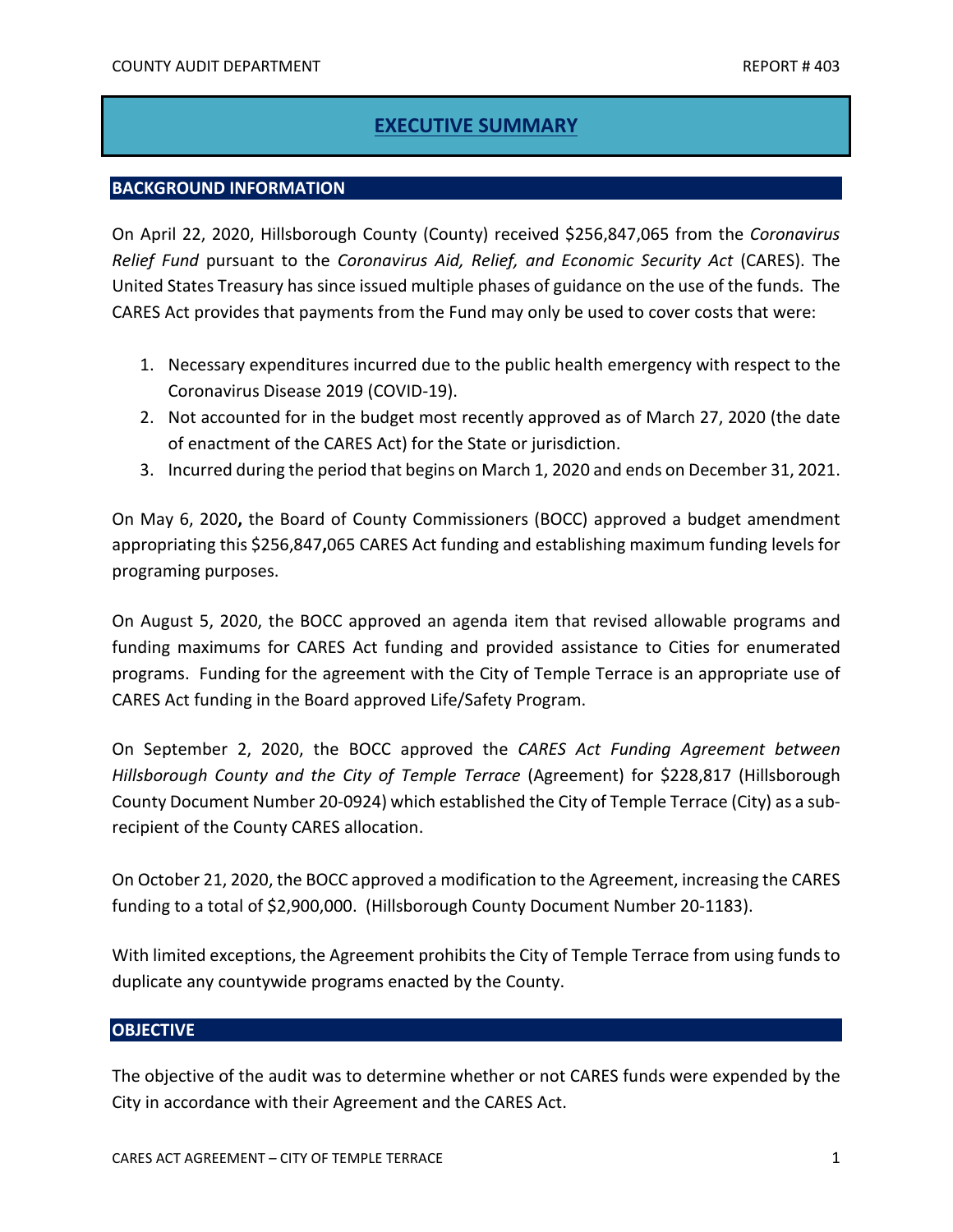#### <span id="page-4-0"></span>**SCOPE**

The audit was conducted in conformance with the *International Standards for the Professional Practice of Internal Auditing*. These Standards require that County Audit plan and perform the audit to obtain sufficient, appropriate evidence to provide a reasonable basis for the audit comments and conclusions based on the audit objectives. County Audit believes that the evidence obtained provides this reasonable basis.

 Testing was conducted on CARES related expenditures and allocations as of December 4, 2021. The audit period covered the CARES eligibility period of March 1, 2020 to December 31, 2021.

#### **OVERALL CONCLUSION**

 pandemic response including goods, services and payroll expenses. As an administrative payroll expenditures and the Audit Team can conclude overall that the City expended CARES funds in accordance with the Agreement and the CARES Act criteria. The City of Temple Terrace has incurred several eligible expenses related to the COVID-19 convenience, the \$2.9 million in CARES funding awarded to the City was allocated to eligible

Full testing results are included on page 3 of this Report.

The exit conference was held with City and County leadership on March 2, 2022.

#### <span id="page-4-1"></span>**AUDITED BY**

 Margaret Brown, CIA, Audit Manager Heidi Pinner, CIA, CISA, CFE, CRMA, Chief Audit Executive Matthew Demler, CIA, Senior Internal Auditor Lovonia Scott, CGAP, Internal Auditor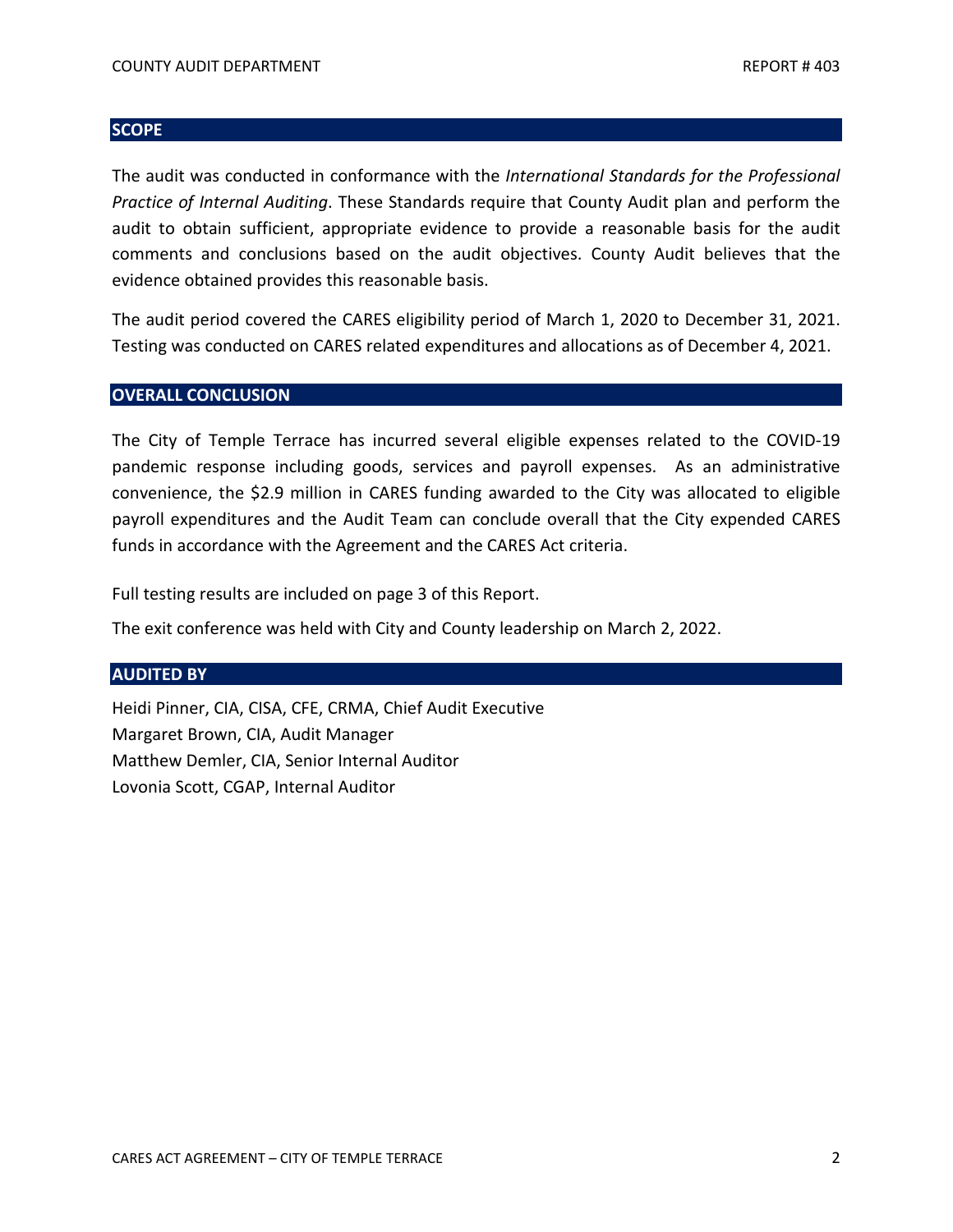## **AUDIT COMMENT**

# <span id="page-5-0"></span> **TERRACE CITY OF TEMPLE**

**Temple Terrace used funding to pay for personnel expenses (Fire Rescue Operations) in accordance with the CARES Act criteria.** 

# **\$2.9 MILLION ALLOCATED**

 **\$2.9 MILLION EXPENDED** 

**\$0.00 REMAINING** 

**25 PAYROLL PERIODS TESTED** 

**50 EMPLOYEE PAYROLL TRANSACTIONS CONFIRMED** 

> **NO EXCEPTIONS**

 **requirements. The City of Temple Terrace has expended CARES funds in accordance with the Agreement and the CARES Act** 

 The Audit Team met with officials from the City to determine the amount of funding awarded by the Agreement. As an administrative and accounting convenience, the City has opted to allocate the entire \$2.9 million in awarded CARES funds to these eligible costs. how the City expended the CARES funding and determined that the City had eligible payroll expenditures which exceed

 *COVID–19 public health emergency."* The CARES Act further The CARES Act identifies eligible expenses to include *"Payroll expenses for public safety, public health, health care, human services, and similar employees whose services are substantially dedicated to mitigating or responding to the*  states that *"payroll and benefits of a substantially dedicated employee may be covered using payments from the Fund to the extent incurred between March 1, 2020 and December 31, 2021."* 

 U.S. Treasury Guidelines issued in the Federal Register, Vol. 86,  *administrative convenience in light of the emergency nature of*  No. 10 on January 15, 2021 states "...*as a matter of this program, a State, territorial, local, or Tribal government may presume that payroll costs for public health and public safety employees are payments for services substantially dedicated to mitigating or responding to the COVID–19 public health emergency, unless the chief executive (or equivalent) of the relevant government determines that specific circumstances indicate otherwise."* 

 periods were selected for testing. During those periods, the The Audit Team obtained the City's Fire Rescue Operations payroll data for calendar years 2020 and 2021. Twenty five pay City expended \$4,495,003.88 on Fire Rescue Operations